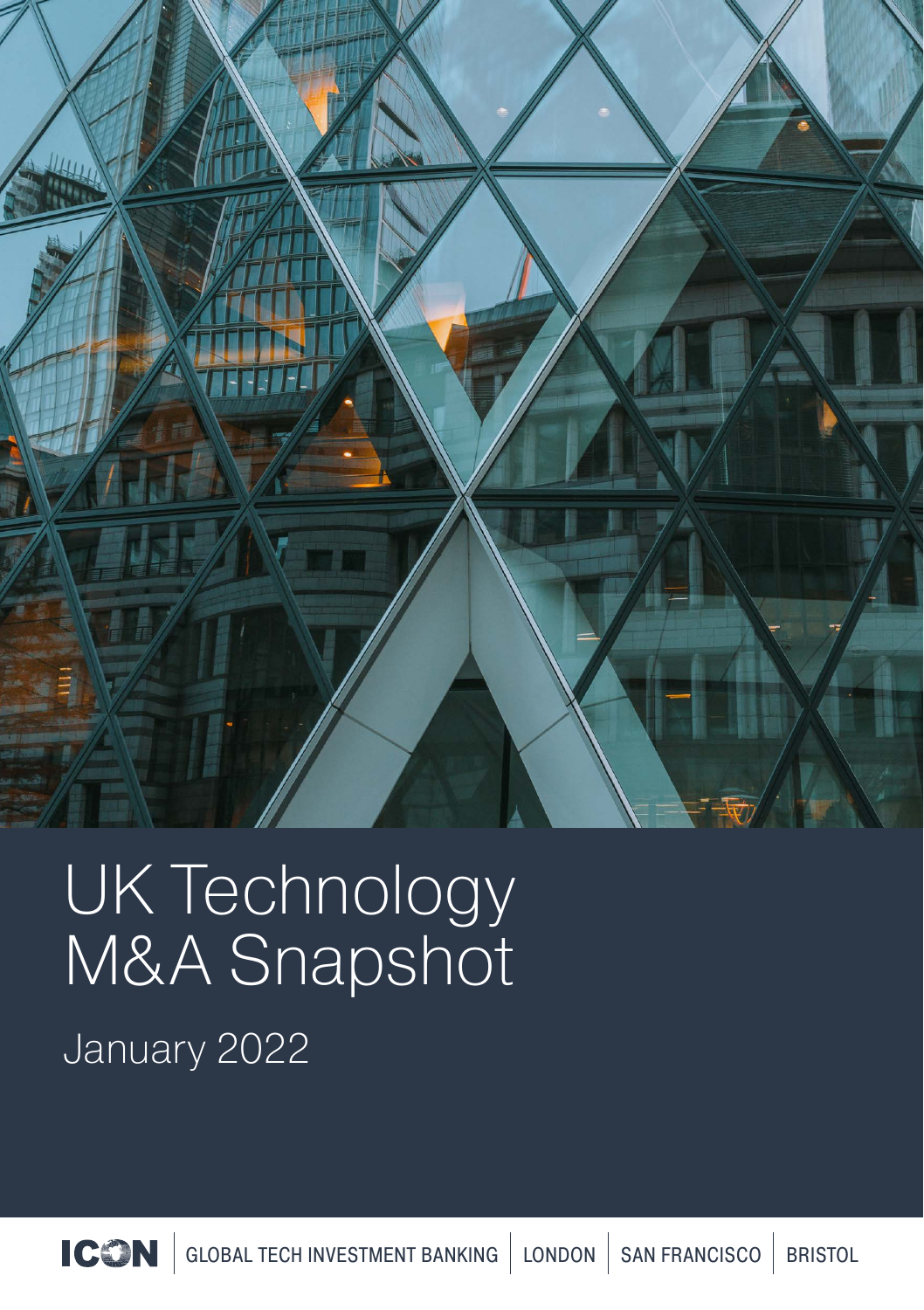

**ICON** GLOBAL TECH BANKING

2018 2019 2020 2021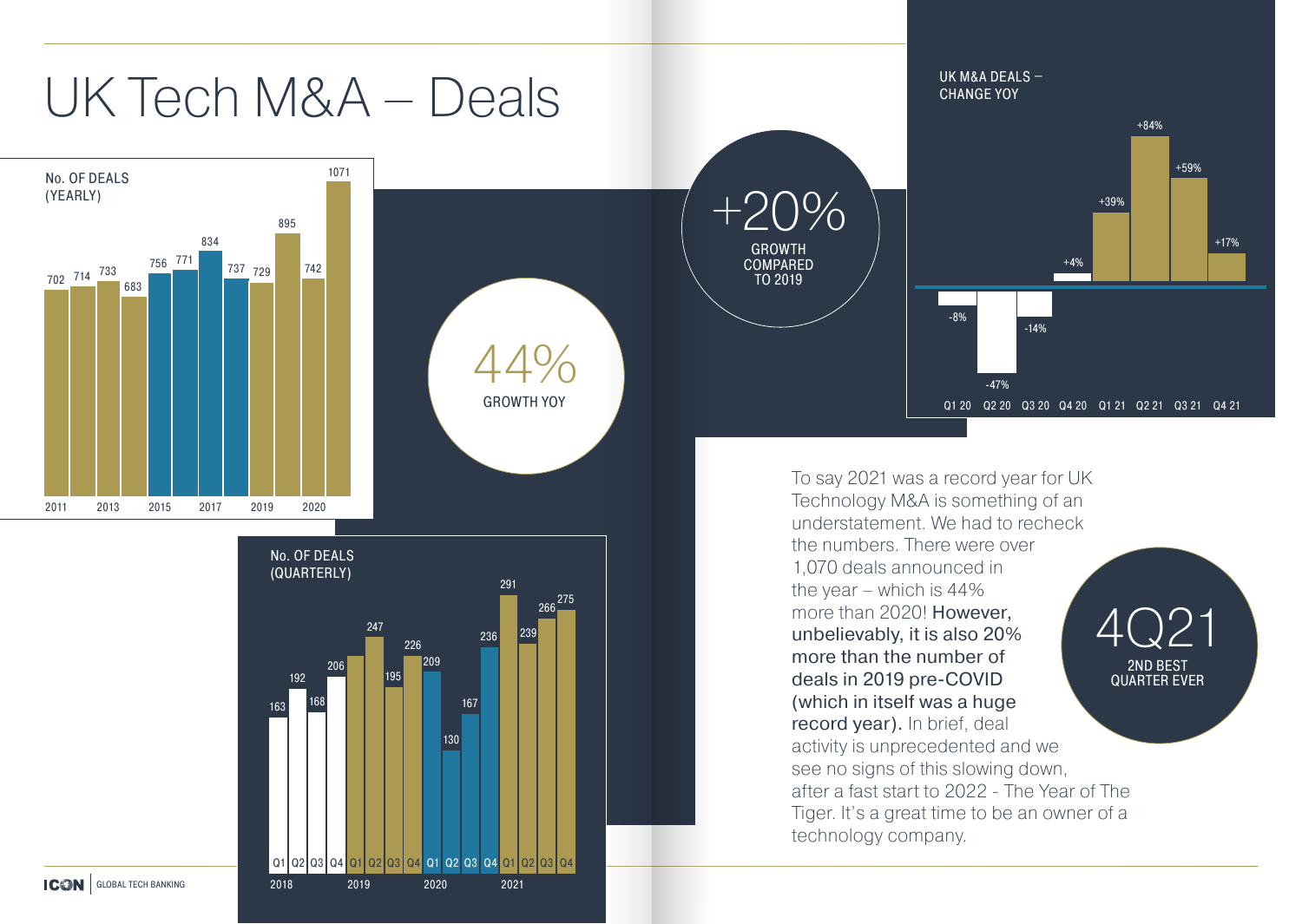#### UK Tech M&A – Valuations



 $23x$ EV/EBIT



SME

BUYER FOCUS

Given the increase in deal activity it is no surprise that valuations were also at record levels in 2021.

Across the entire IT and Comms sector the EV valuations were quite broad ranging from 1x revenues for comms services to 10+x revenues for SaaS software. Many deals are now announced without details also making comparisons trickier.



Median value was 2.5x revenues and 23x EBIT. Both are records and show that overall sector valuations have doubled in the past decade.

Interestingly, much of the frenzied dealmaking was in the smaller/medium sized deals. As the chart of larger deals (>£100m) shows, buyer focus was in smaller deals.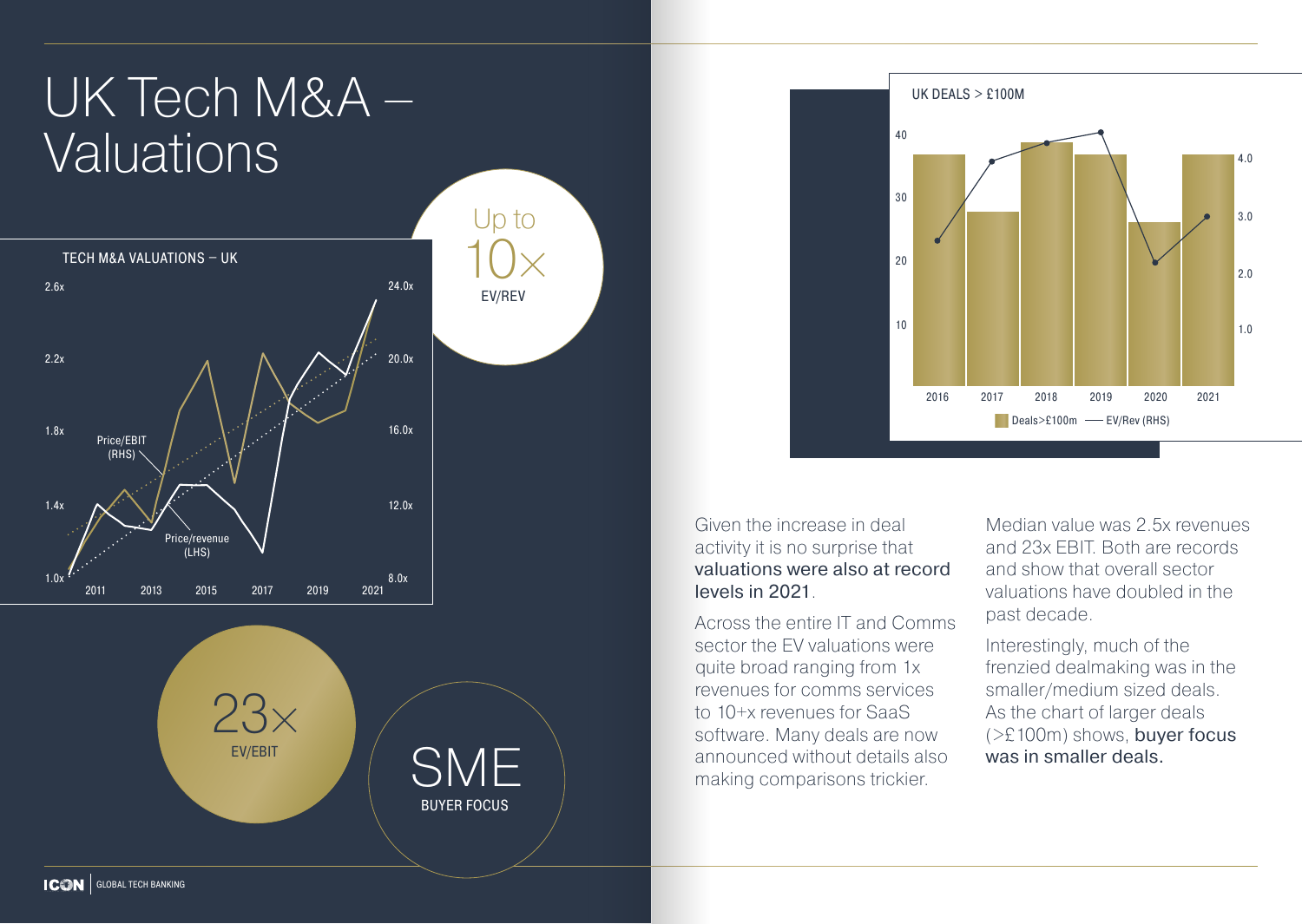## UK Tech M&A – Type of Acquirers



20% 21% 23% 24% 22% 122 153  $\overline{17}$  $\overline{21}$ 162 507 16%

2015 2016 2017 2018 2019 2020 2021

UK TECH M&A –

PE/VC BACKED ACQUIRERS

>3×

INCREASE IN PE BACKED DEALS

47% PE BACKED ACQUIRERS

There is no doubt what the main driver was in 2021 - it was the incredible increase in PE/VC backed "buy and build" deals. With 507 deals they accounted for nearly 50% of all activity and have tripled in a year,

47%

a staggering increase and reflects the tsunami wave of cash injected into PE funds as investors seek returns in a zero interest world.

In the past decade the UK Tech M&A market has been driven by the steadily increasing number of cross border deals – ie with overseas acquirers. From a third of deals 6 years ago they now account for nearly 50% of all deals.

**ICON** GLOBAL TECH BANKING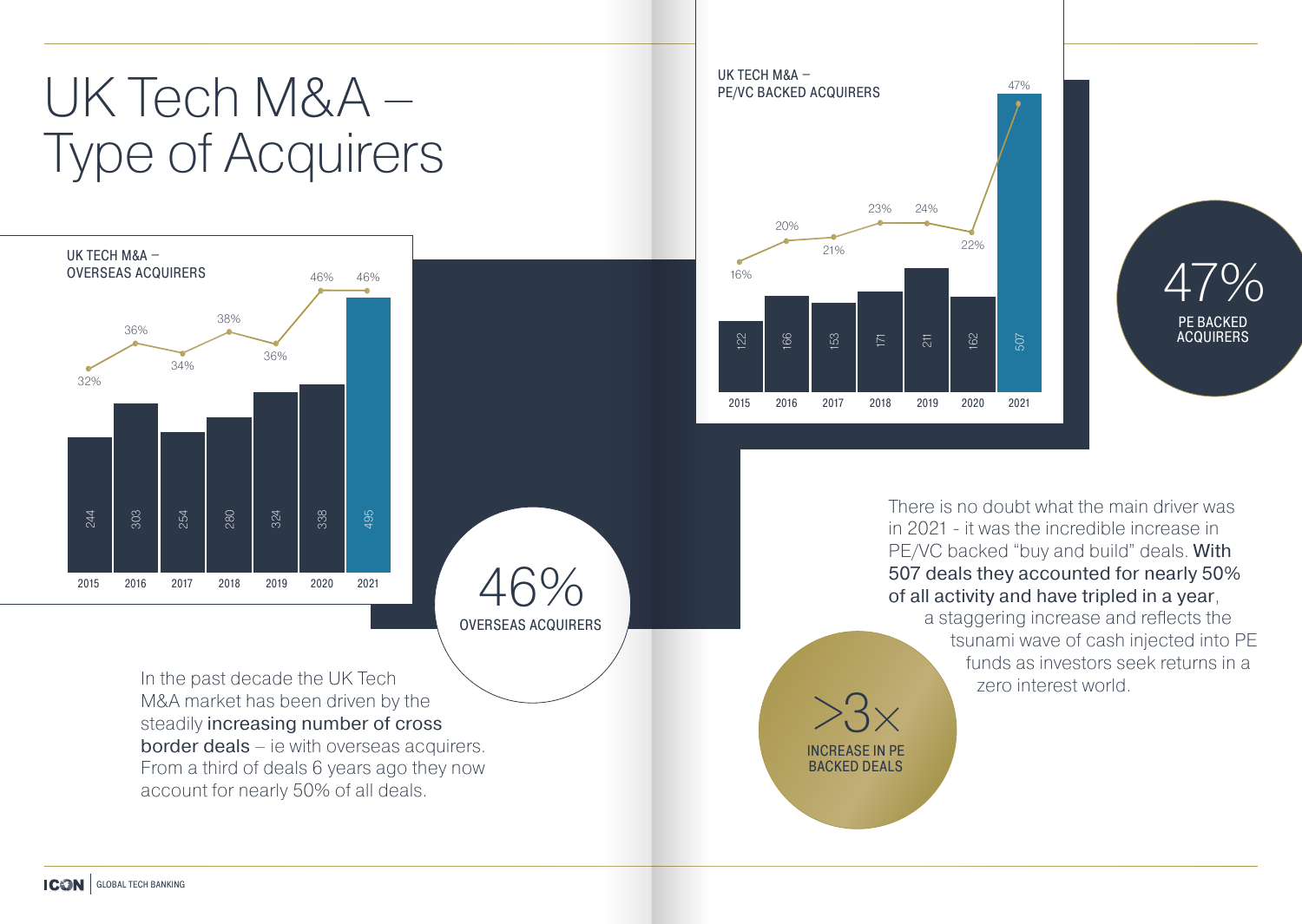### UK Tech – Big Deals 2021

- A record volume of deals last year as buyers continue to feast on UK Technology companies
- Among the larger deals most of the buyers are from USA. As a result valuation multiples have jumped with 6 of the largest deals having EV/ revenue of greater than 10x
- Nutmeg, BluJay, Depop and WaveOptics are in different sectors but are younger, higher growth and higher risk opportunities as buyers increase their appetite for risk to buy disruptive technology

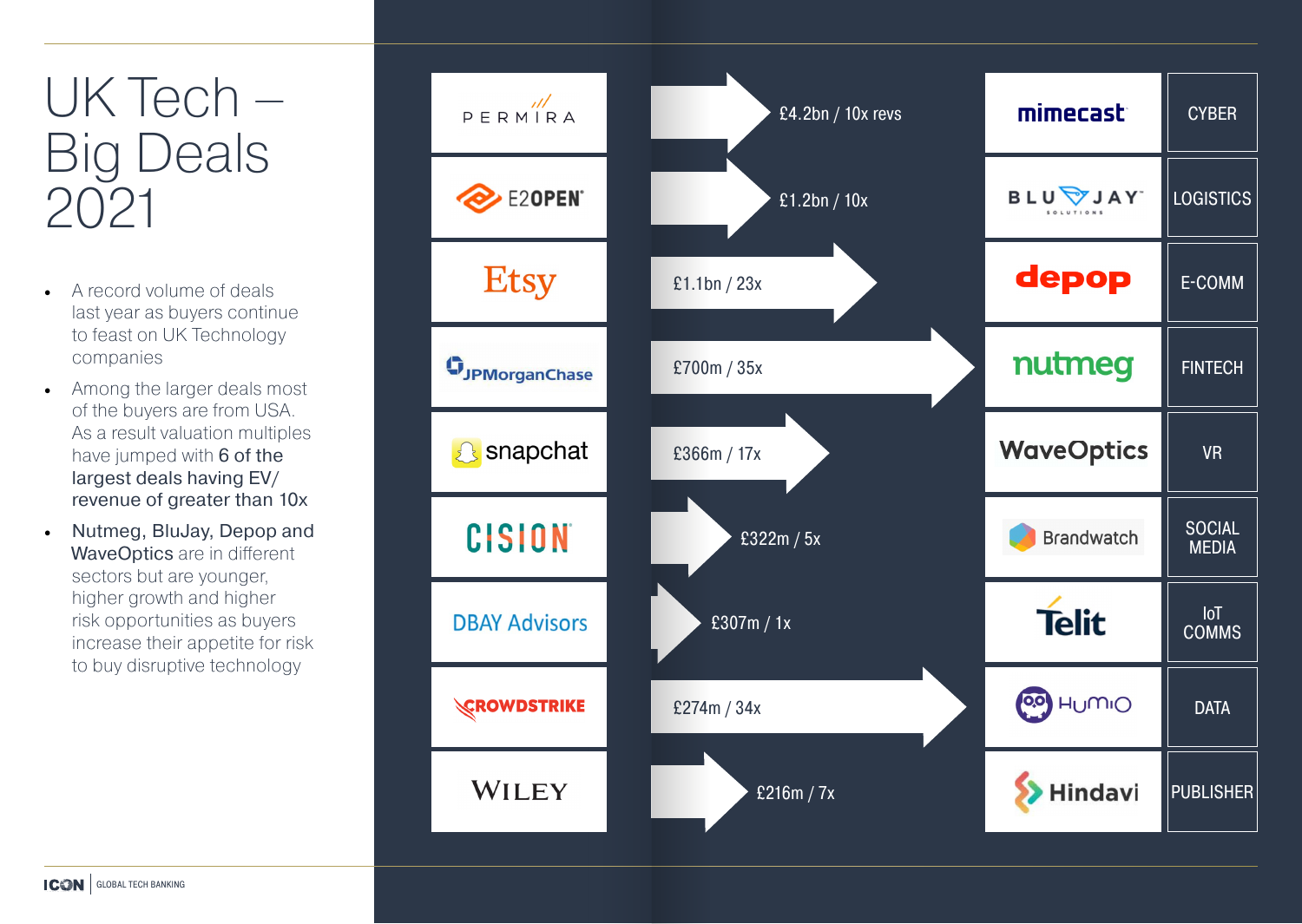# Top Acquirers



Clearcourse and Access continue their busy acquisition spree but Babble Cloud was the most active buy and build consolidator as it is in a hurry to gather regional geographic footprint in UK.

The Top 5 VC/PE backers have supported 50 UK Tech acquisitions in 2021. That is a huge number of deals from all the large PE houses and reflects new tactics to deploy funds via a multiple of smaller deals rather than compete for the highly priced biggest fish in the pond.

TOP PE/VC M&A INVESTORS (No. of deals)